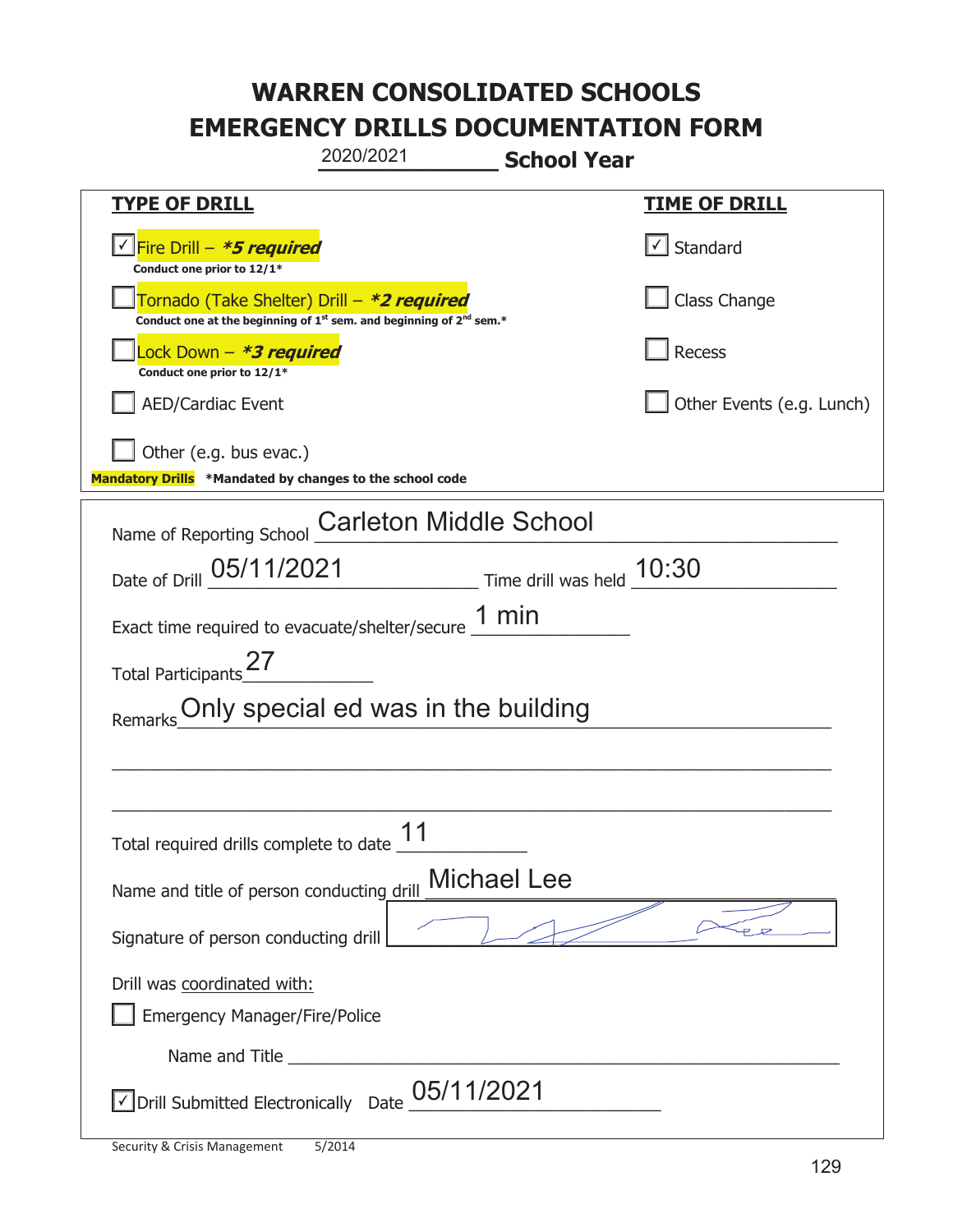|                                                                                    | 2020/2021                                                                                   | <b>School Year</b>          |                           |
|------------------------------------------------------------------------------------|---------------------------------------------------------------------------------------------|-----------------------------|---------------------------|
| <b>TYPE OF DRILL</b>                                                               |                                                                                             |                             | <u>TIME OF DRILL</u>      |
| Fire Drill - *5 required<br>Conduct one prior to 12/1*                             |                                                                                             |                             | $\cup$ Standard           |
| Tornado (Take Shelter) Drill – *2 required                                         | Conduct one at the beginning of 1 <sup>st</sup> sem. and beginning of 2 <sup>nd</sup> sem.* |                             | Class Change              |
| Lock Down - *3 required<br>Conduct one prior to 12/1*                              |                                                                                             |                             | Recess                    |
| <b>AED/Cardiac Event</b>                                                           |                                                                                             |                             | Other Events (e.g. Lunch) |
| Other (e.g. bus evac.)<br>Mandatory Drills *Mandated by changes to the school code |                                                                                             |                             |                           |
| Name of Reporting School                                                           | Carleton                                                                                    |                             |                           |
| Date of Drill 4/29/2021                                                            |                                                                                             | Time drill was held $12:46$ |                           |
| Exact time required to evacuate/shelter/secure                                     |                                                                                             | 6 min                       |                           |
| Total Participants 375                                                             |                                                                                             |                             |                           |
| Remarks ALICE protocol                                                             |                                                                                             |                             |                           |
|                                                                                    |                                                                                             |                             |                           |
|                                                                                    |                                                                                             |                             |                           |
| Total required drills complete to date $\frac{9}{4}$                               |                                                                                             |                             |                           |
| Name and title of person conducting drill                                          |                                                                                             | <b>Michael Lee</b>          |                           |
| Signature of person conducting drill                                               |                                                                                             |                             |                           |
| Drill was coordinated with:<br><b>Emergency Manager/Fire/Police</b>                |                                                                                             |                             |                           |
|                                                                                    |                                                                                             |                             |                           |
| Oprill Submitted Electronically Date 4/29/2021                                     |                                                                                             |                             |                           |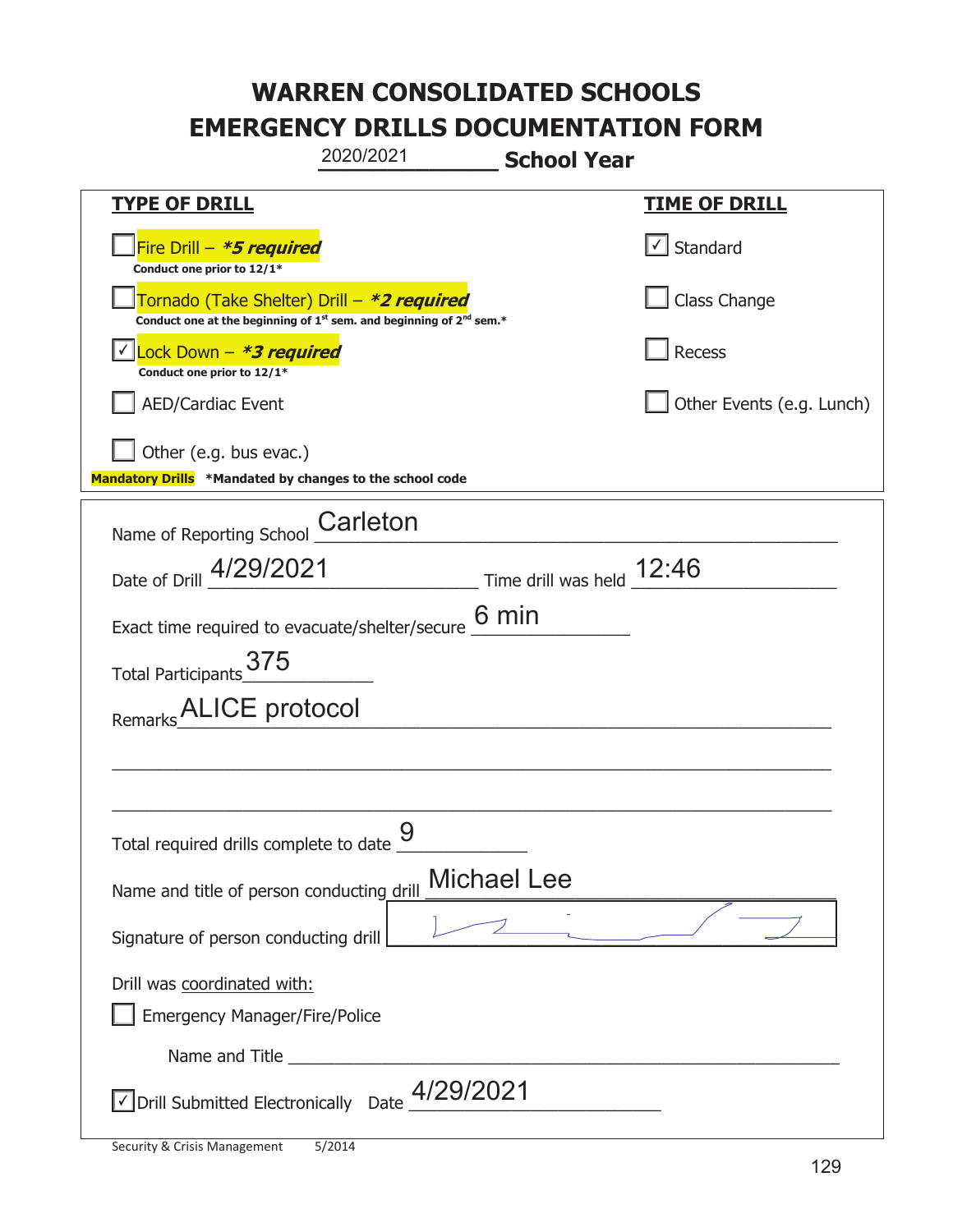|                                                                                    | 2020-2021                                                                                   | <b>School Year</b> |                           |
|------------------------------------------------------------------------------------|---------------------------------------------------------------------------------------------|--------------------|---------------------------|
| <b>TYPE OF DRILL</b>                                                               |                                                                                             |                    | <u>TIME OF DRILL</u>      |
| Fire Drill - *5 required<br>Conduct one prior to 12/1*                             |                                                                                             |                    | √ Standard                |
| Tornado (Take Shelter) Drill – *2 required                                         | Conduct one at the beginning of 1 <sup>st</sup> sem. and beginning of 2 <sup>nd</sup> sem.* |                    | Class Change              |
| Lock Down – <i>*<b>3 required</b></i><br>Conduct one prior to 12/1*                |                                                                                             |                    | Recess                    |
| <b>AED/Cardiac Event</b>                                                           |                                                                                             |                    | Other Events (e.g. Lunch) |
| Other (e.g. bus evac.)<br>Mandatory Drills *Mandated by changes to the school code |                                                                                             |                    |                           |
| Name of Reporting School                                                           | <b>Carleton Middle School</b>                                                               |                    |                           |
| Date of Drill _4/16/2020                                                           | $\frac{9 \text{ am}}{2}$ Time drill was held $\frac{9 \text{ am}}{2}$                       |                    |                           |
| Exact time required to evacuate/shelter/secure                                     | 30 sec                                                                                      |                    |                           |
| Total Participants                                                                 |                                                                                             |                    |                           |
|                                                                                    | Held during remote learning week.                                                           |                    |                           |
|                                                                                    |                                                                                             |                    |                           |
|                                                                                    |                                                                                             |                    |                           |
| Total required drills complete to date $\underline{\mathcal{8}}$                   |                                                                                             |                    |                           |
| Name and title of person conducting drill                                          | <b>Michael Lee</b>                                                                          |                    |                           |
| Signature of person conducting drill                                               |                                                                                             |                    |                           |
| Drill was coordinated with:<br><b>Emergency Manager/Fire/Police</b>                |                                                                                             |                    |                           |
|                                                                                    |                                                                                             |                    |                           |
|                                                                                    | √ Drill Submitted Electronically Date 4/16/2021                                             |                    |                           |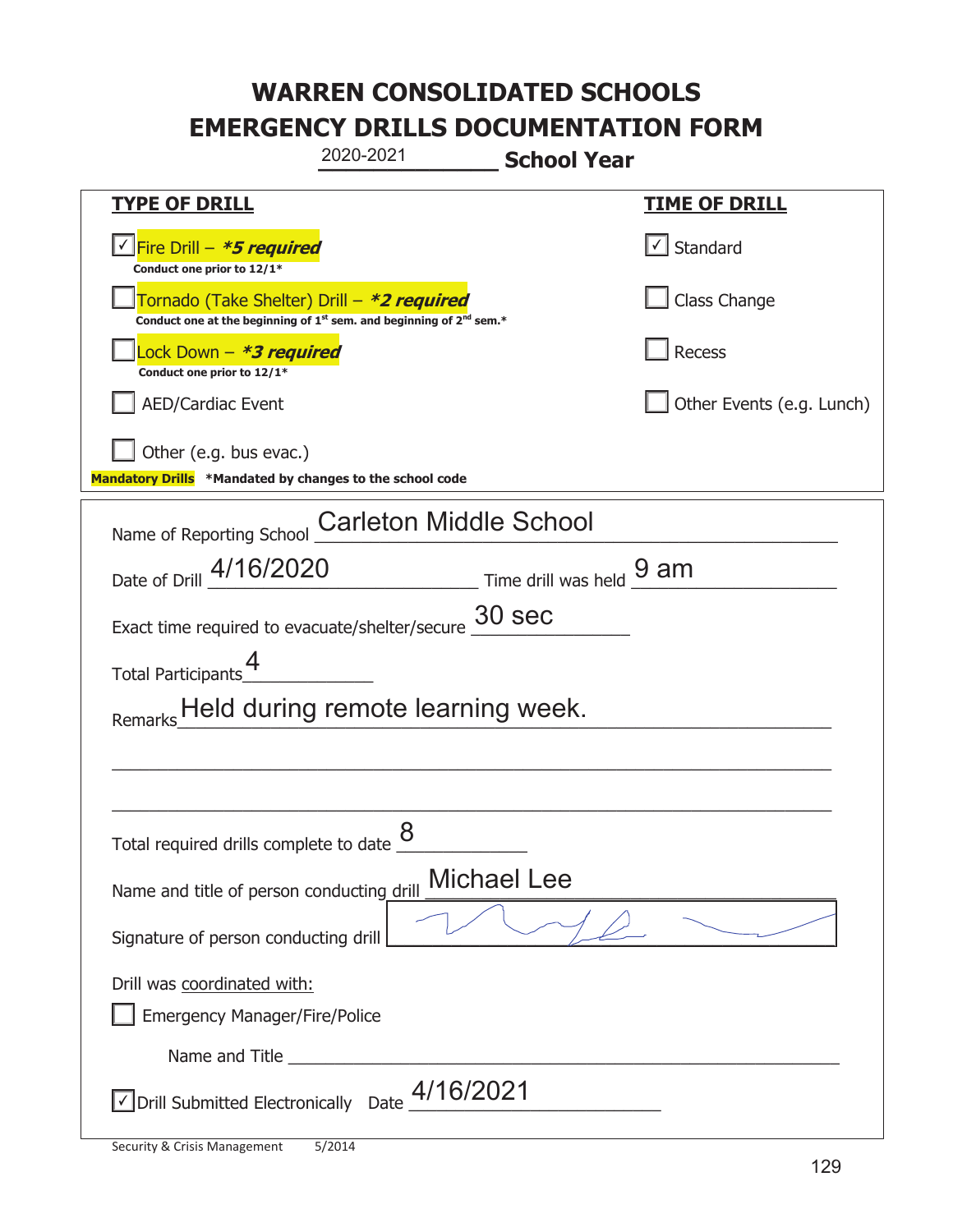|                                                                                    | 2020-2021                                                                                   | <b>School Year</b> |                           |
|------------------------------------------------------------------------------------|---------------------------------------------------------------------------------------------|--------------------|---------------------------|
| <b>TYPE OF DRILL</b>                                                               |                                                                                             |                    | <b>TIME OF DRILL</b>      |
| Fire Drill - *5 required<br>Conduct one prior to 12/1*                             |                                                                                             |                    | √ Standard                |
| Tornado (Take Shelter) Drill – *2 required                                         | Conduct one at the beginning of 1 <sup>st</sup> sem. and beginning of 2 <sup>nd</sup> sem.* |                    | Class Change              |
| Lock Down - <b>*<i>3 required</i></b><br>Conduct one prior to 12/1*                |                                                                                             |                    | Recess                    |
| AED/Cardiac Event                                                                  |                                                                                             |                    | Other Events (e.g. Lunch) |
| Other (e.g. bus evac.)<br>Mandatory Drills *Mandated by changes to the school code |                                                                                             |                    |                           |
| Name of Reporting School                                                           | Carleton                                                                                    |                    |                           |
| Date of Drill 3/29/2021                                                            | Time drill was held 1 pm                                                                    |                    |                           |
| Exact time required to evacuate/shelter/secure $\underline{3}\,\text{min}$         |                                                                                             |                    |                           |
| 350<br><b>Total Participants</b>                                                   |                                                                                             |                    |                           |
| Remarks                                                                            |                                                                                             |                    |                           |
|                                                                                    |                                                                                             |                    |                           |
|                                                                                    |                                                                                             |                    |                           |
| Total required drills complete to date _                                           | 7                                                                                           |                    |                           |
| Name and title of person conducting drill                                          |                                                                                             | Michael Lee AP     |                           |
| Signature of person conducting drill                                               |                                                                                             |                    |                           |
| Drill was coordinated with:                                                        |                                                                                             |                    |                           |
| <b>Emergency Manager/Fire/Police</b>                                               |                                                                                             |                    |                           |
| Name and Title                                                                     |                                                                                             |                    |                           |
| √ Drill Submitted Electronically Date                                              | 3/30/2021                                                                                   |                    |                           |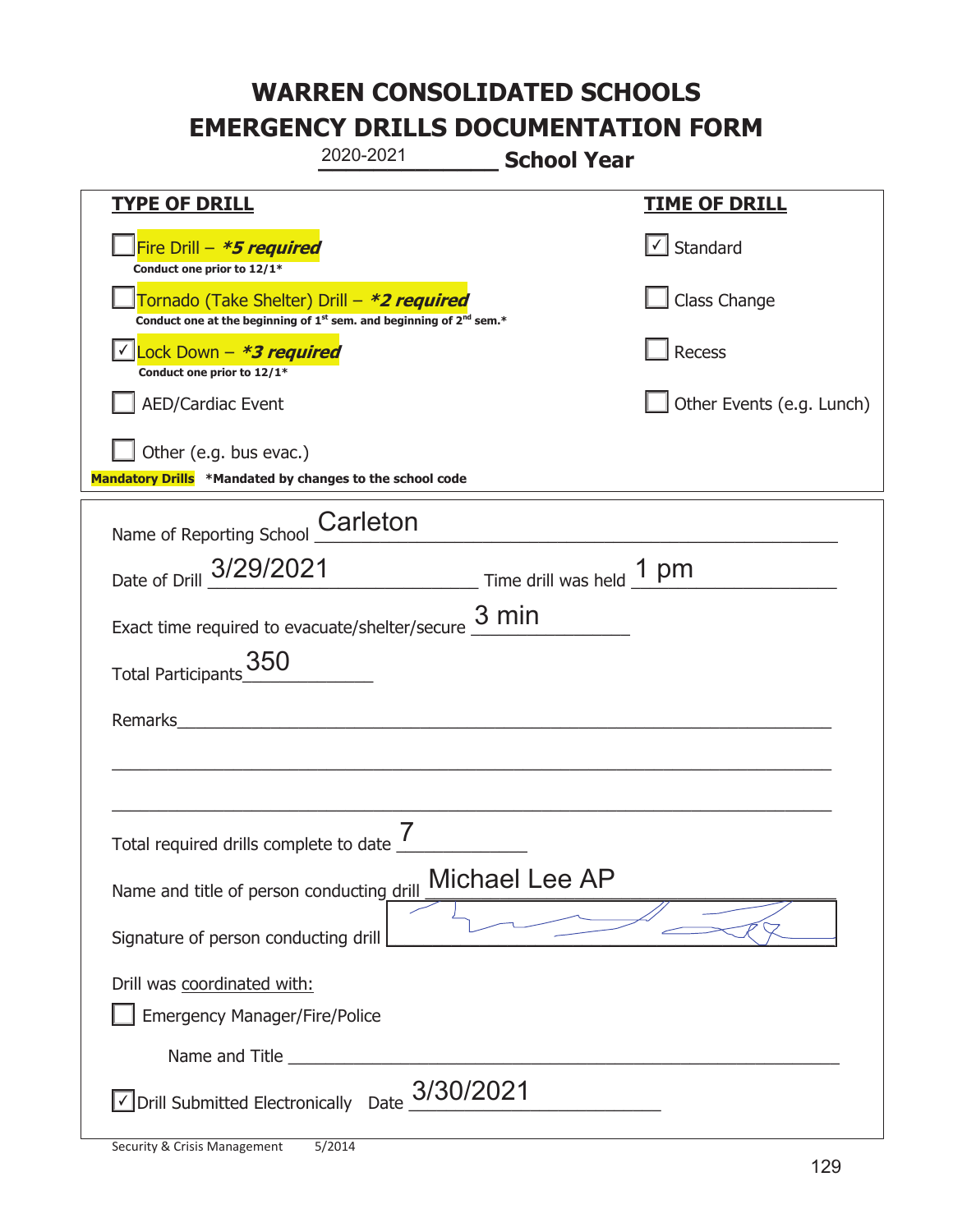|                                                                                    | 2020/2021                                                                                   | <b>School Year</b>       |                                   |
|------------------------------------------------------------------------------------|---------------------------------------------------------------------------------------------|--------------------------|-----------------------------------|
| <b>TYPE OF DRILL</b>                                                               |                                                                                             |                          | <b>TIME OF DRILL</b>              |
| Fire Drill - *5 required<br>Conduct one prior to 12/1*                             |                                                                                             |                          | $\lfloor \angle \rfloor$ Standard |
| Tornado (Take Shelter) Drill – *2 required                                         | Conduct one at the beginning of 1 <sup>st</sup> sem. and beginning of 2 <sup>nd</sup> sem.* |                          | Class Change                      |
| Lock Down - *3 required<br>Conduct one prior to 12/1*                              |                                                                                             |                          | <b>Recess</b>                     |
| <b>AED/Cardiac Event</b>                                                           |                                                                                             |                          | Other Events (e.g. Lunch)         |
| Other (e.g. bus evac.)<br>Mandatory Drills *Mandated by changes to the school code |                                                                                             |                          |                                   |
| Name of Reporting School                                                           | <b>Carleton Middle School</b>                                                               |                          |                                   |
| Date of Drill 3/24/2021                                                            |                                                                                             | Time drill was held 1 pm |                                   |
| Exact time required to evacuate/shelter/secure                                     |                                                                                             | 30 sec                   |                                   |
| <b>Total Participants</b>                                                          |                                                                                             |                          |                                   |
| Remarks                                                                            | Drill was held during remote day.                                                           |                          |                                   |
|                                                                                    |                                                                                             |                          |                                   |
|                                                                                    |                                                                                             |                          |                                   |
| Total required drills complete to date $6$                                         |                                                                                             |                          |                                   |
| Name and title of person conducting drill                                          |                                                                                             | Mike Lee/AP              |                                   |
| Signature of person conducting drill                                               |                                                                                             |                          |                                   |
| Drill was coordinated with:<br><b>Emergency Manager/Fire/Police</b>                |                                                                                             |                          |                                   |
|                                                                                    |                                                                                             |                          |                                   |
| √ Drill Submitted Electronically Date                                              | 3/25/2021                                                                                   |                          |                                   |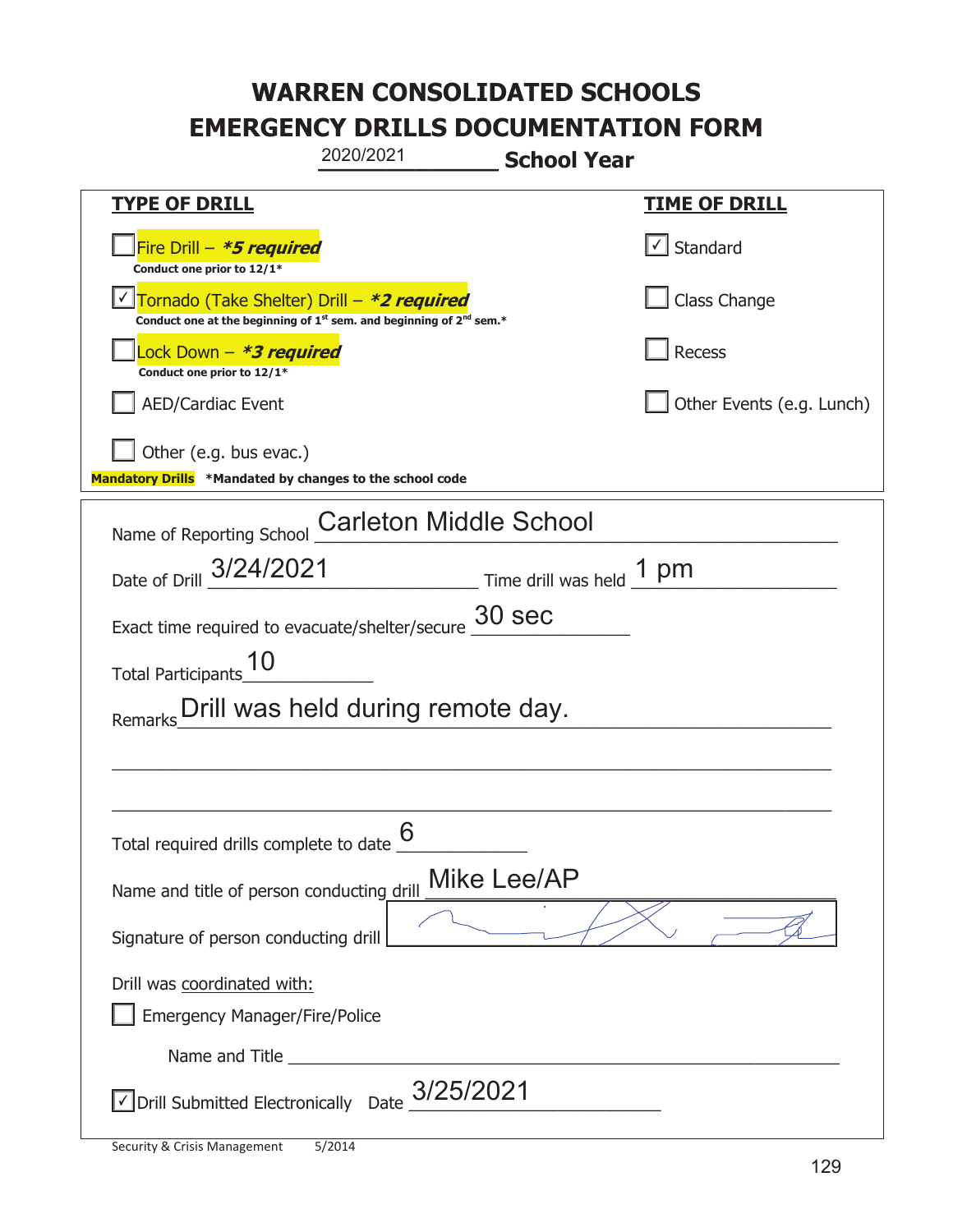|                                                                                                                             | 2020/2021                         | <b>School Year</b>           |                           |
|-----------------------------------------------------------------------------------------------------------------------------|-----------------------------------|------------------------------|---------------------------|
| <b>TYPE OF DRILL</b>                                                                                                        |                                   |                              | <u>TIME OF DRILL</u>      |
| Fire Drill - *5 required<br>Conduct one prior to 12/1*                                                                      |                                   |                              | Standard                  |
| Tornado (Take Shelter) Drill – *2 required<br>Conduct one at the beginning of $1^{st}$ sem. and beginning of $2^{nd}$ sem.* |                                   |                              | Class Change              |
| Lock Down - *3 required<br>Conduct one prior to 12/1*                                                                       |                                   |                              | <b>Recess</b>             |
| <b>AED/Cardiac Event</b>                                                                                                    |                                   |                              | Other Events (e.g. Lunch) |
| Other (e.g. bus evac.)<br>Mandatory Drills *Mandated by changes to the school code                                          |                                   |                              |                           |
| Name of Reporting School                                                                                                    | Carleton                          |                              |                           |
| Date of Drill 1/15/2021                                                                                                     |                                   | Time drill was held 11:00 am |                           |
| Exact time required to evacuate/shelter/secure                                                                              |                                   | 90 sec                       |                           |
| <b>Total Participants</b>                                                                                                   |                                   |                              |                           |
|                                                                                                                             | Conducted during remote schooling |                              |                           |
|                                                                                                                             |                                   |                              |                           |
|                                                                                                                             |                                   |                              |                           |
| Total required drills complete to date U                                                                                    | 3                                 |                              |                           |
| Name and title of person conducting drill                                                                                   |                                   | <b>Mike Lee</b>              |                           |
| Signature of person conducting drill                                                                                        |                                   |                              |                           |
| Drill was coordinated with:<br><b>Emergency Manager/Fire/Police</b>                                                         |                                   |                              |                           |
|                                                                                                                             |                                   |                              |                           |
| √ Drill Submitted Electronically Date                                                                                       | 1/19/2021                         |                              |                           |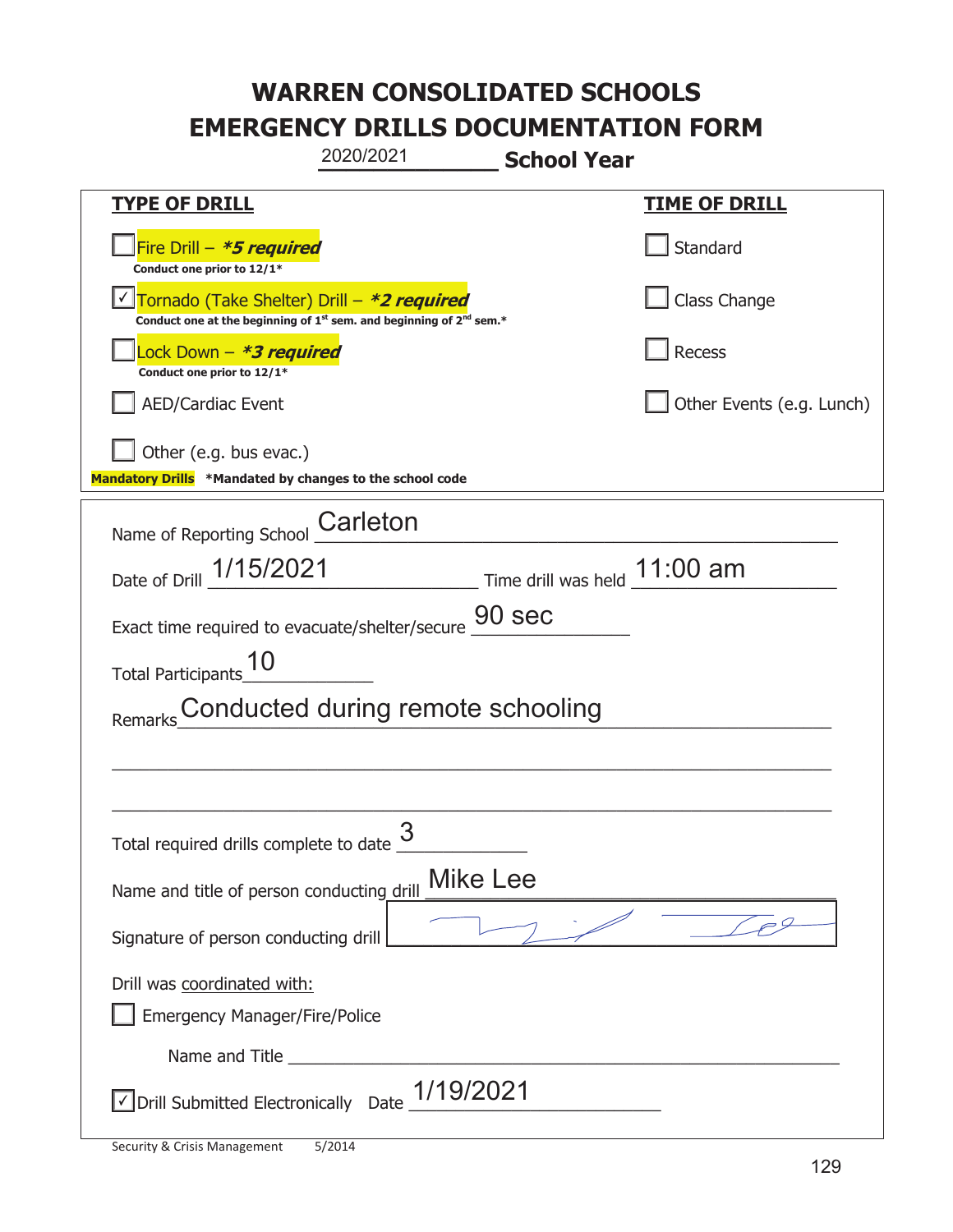|                                                                                                                             | 2020/2021                    | <b>School Year</b>          |                           |
|-----------------------------------------------------------------------------------------------------------------------------|------------------------------|-----------------------------|---------------------------|
| <u>TYPE OF DRILL</u>                                                                                                        |                              |                             | <b>TIME OF DRILL</b>      |
| Fire Drill - *5 required<br>Conduct one prior to 12/1*                                                                      |                              |                             | √ Standard                |
| Tornado (Take Shelter) Drill – *2 required<br>Conduct one at the beginning of $1^{st}$ sem. and beginning of $2^{nd}$ sem.* |                              |                             | Class Change              |
| Lock Down - *3 required<br>Conduct one prior to 12/1*                                                                       |                              |                             | Recess                    |
| <b>AED/Cardiac Event</b>                                                                                                    |                              |                             | Other Events (e.g. Lunch) |
| Other (e.g. bus evac.)<br>Mandatory Drills *Mandated by changes to the school code                                          |                              |                             |                           |
| Name of Reporting School                                                                                                    | Carleton                     |                             |                           |
| Date of Drill 1/12/2021                                                                                                     |                              | Time drill was held 12:30pm |                           |
| Exact time required to evacuate/shelter/secure $\frac{4 \text{ min}}{4}$                                                    |                              |                             |                           |
| <b>Total Participants</b>                                                                                                   |                              |                             |                           |
|                                                                                                                             | Held during remote schooling |                             |                           |
|                                                                                                                             |                              |                             |                           |
|                                                                                                                             |                              |                             |                           |
| Total required drills complete to date $6$                                                                                  |                              |                             |                           |
| Name and title of person conducting drill                                                                                   |                              | <b>Michael Lee</b>          |                           |
| Signature of person conducting drill                                                                                        |                              |                             |                           |
| Drill was coordinated with:                                                                                                 |                              |                             |                           |
| <b>Emergency Manager/Fire/Police</b>                                                                                        |                              |                             |                           |
|                                                                                                                             | 1/19/2021                    |                             |                           |
| √ Drill Submitted Electronically Date                                                                                       |                              |                             |                           |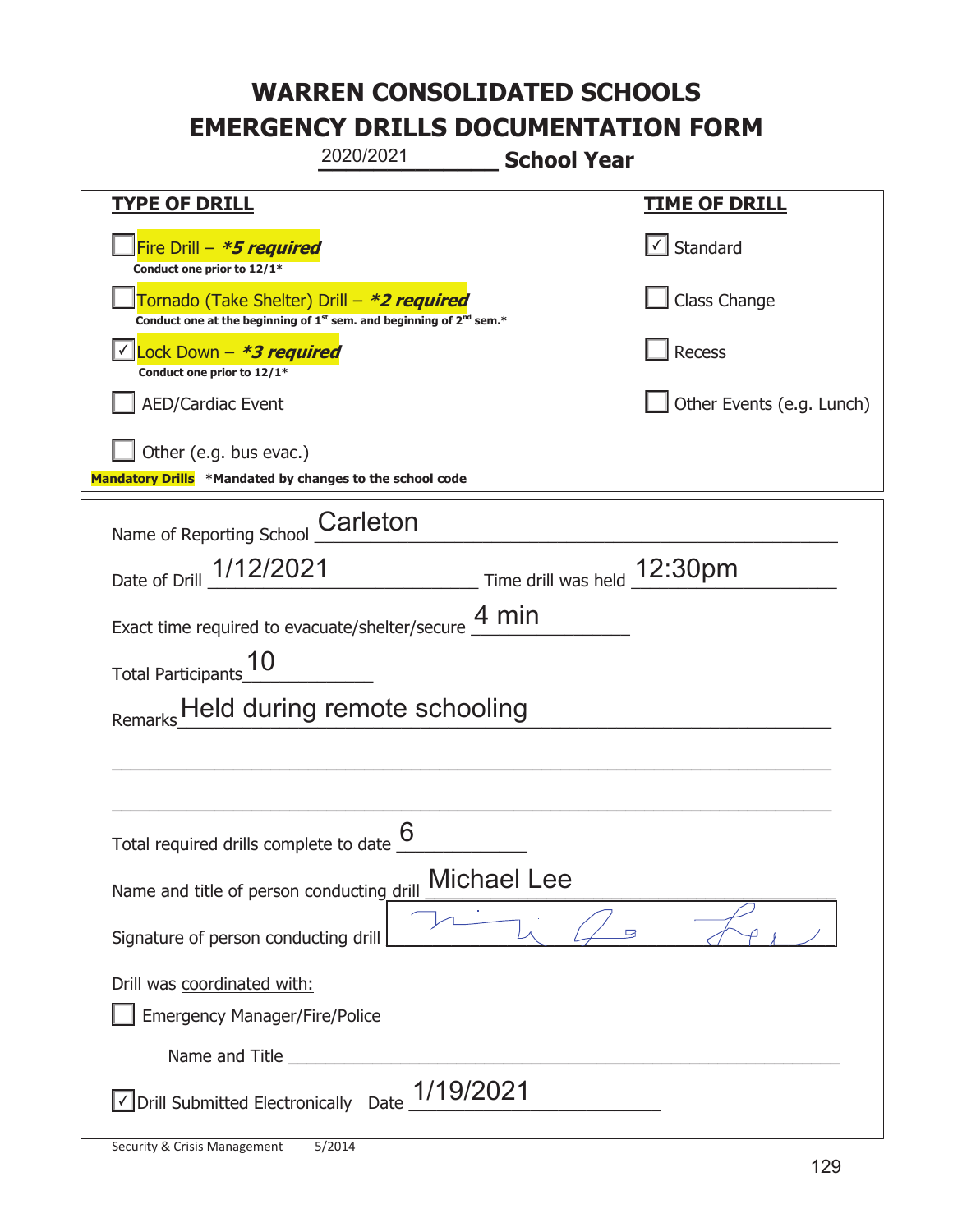| 20/21                                                                                                                       | <b>School Year</b>        |
|-----------------------------------------------------------------------------------------------------------------------------|---------------------------|
| <u>TYPE OF DRILL</u>                                                                                                        | <u>TIME OF DRILL</u>      |
| Fire Drill - *5 required<br>Conduct one prior to 12/1*                                                                      | Standard                  |
| Tornado (Take Shelter) Drill – *2 required<br>Conduct one at the beginning of $1^{st}$ sem. and beginning of $2^{nd}$ sem.* | Class Change              |
| Lock Down - *3 required<br>Conduct one prior to 12/1*                                                                       | Recess                    |
| <b>AED/Cardiac Event</b>                                                                                                    | Other Events (e.g. Lunch) |
| Other (e.g. bus evac.)<br>Mandatory Drills *Mandated by changes to the school code                                          |                           |
| <b>Carleton Middle School</b><br>Name of Reporting School                                                                   |                           |
| Date of Drill <b>11/17/2020</b> Time drill was held <b>1:15</b>                                                             |                           |
| Exact time required to evacuate/shelter/secure $\underline{1:}21$                                                           |                           |
| Total Participants <sup>25</sup>                                                                                            |                           |
| Remarks Held during remote learning. Select                                                                                 |                           |
| students and staff in building.                                                                                             |                           |
|                                                                                                                             |                           |
| 3<br>Total required drills complete to date                                                                                 |                           |
| Name and title of person conducting drill                                                                                   | Michael Lee/ AP           |
| Signature of person conducting drill                                                                                        |                           |
| Drill was coordinated with:<br><b>Emergency Manager/Fire/Police</b>                                                         |                           |
|                                                                                                                             |                           |
| √ Drill Submitted Electronically Date                                                                                       | 11/17/2020                |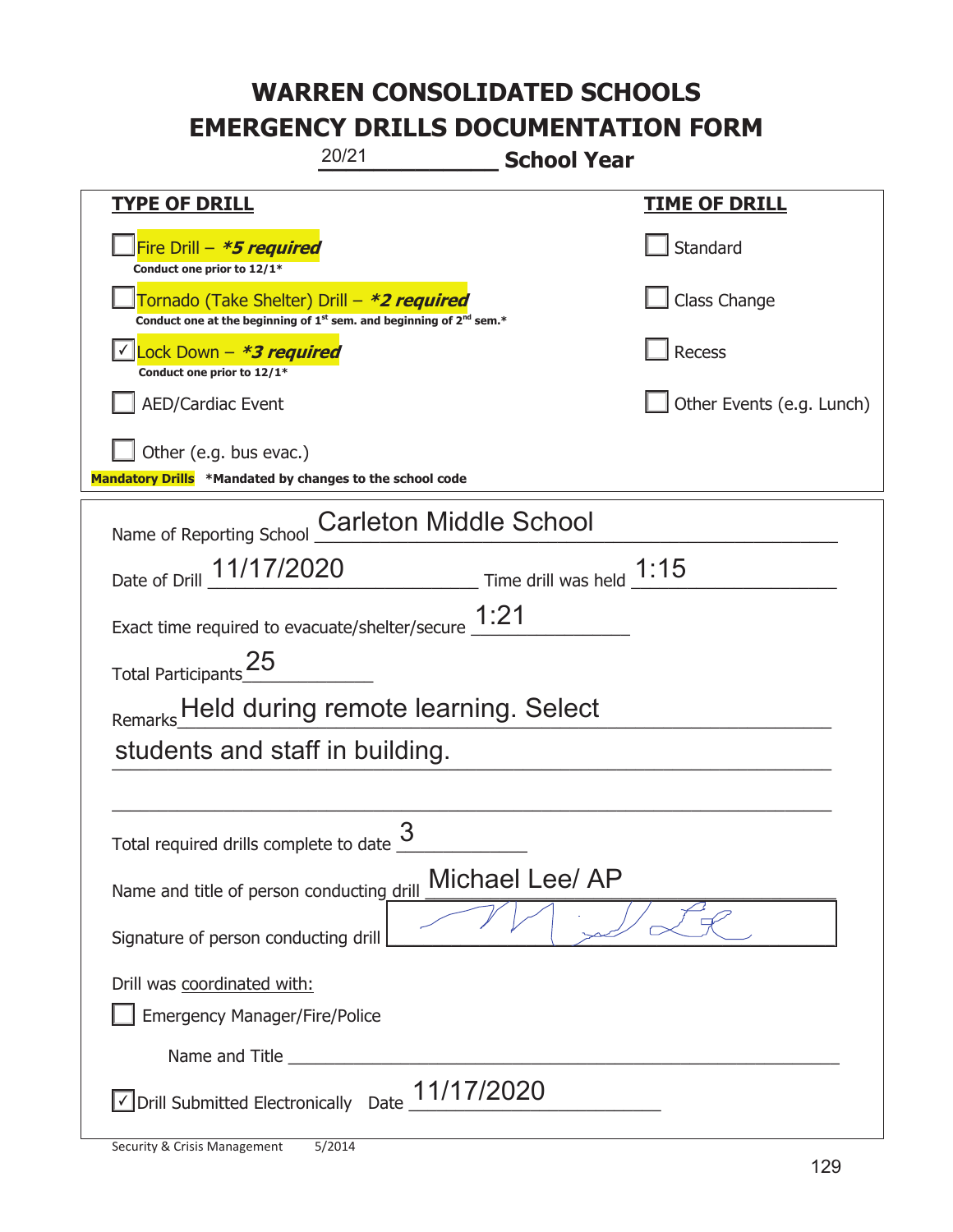|                                                                                    | 2020/2021                                                                                   | <b>School Year</b>            |                               |
|------------------------------------------------------------------------------------|---------------------------------------------------------------------------------------------|-------------------------------|-------------------------------|
| <b>TYPE OF DRILL</b>                                                               |                                                                                             |                               | <b>TIME OF DRILL</b>          |
| <u>V Fire Drill – <b>*5 required</b></u><br>Conduct one prior to 12/1*             |                                                                                             |                               | $\boxed{\checkmark}$ Standard |
| Tornado (Take Shelter) Drill – *2 required                                         | Conduct one at the beginning of 1 <sup>st</sup> sem. and beginning of 2 <sup>nd</sup> sem.* |                               | Class Change                  |
| Lock Down - *3 required<br>Conduct one prior to 12/1*                              |                                                                                             |                               | Recess                        |
| <b>AED/Cardiac Event</b>                                                           |                                                                                             |                               | Other Events (e.g. Lunch)     |
| Other (e.g. bus evac.)<br>Mandatory Drills *Mandated by changes to the school code |                                                                                             |                               |                               |
| Name of Reporting School                                                           | Carleton                                                                                    |                               |                               |
| Date of Drill 11/11/2020                                                           |                                                                                             | Time drill was held $^{8:15}$ |                               |
| Exact time required to evacuate/shelter/secure $\underline{1}$ min                 |                                                                                             |                               |                               |
| Total Participants                                                                 |                                                                                             |                               |                               |
| Remarks Held during remote schooling                                               |                                                                                             |                               |                               |
|                                                                                    |                                                                                             |                               |                               |
|                                                                                    |                                                                                             |                               |                               |
| Total required drills complete to date $6 \overline{6}$                            |                                                                                             |                               |                               |
| Name and title of person conducting drill                                          |                                                                                             | <b>Michael Lee</b>            |                               |
| Signature of person conducting drill                                               |                                                                                             |                               |                               |
| Drill was coordinated with:<br><b>Emergency Manager/Fire/Police</b>                |                                                                                             |                               |                               |
|                                                                                    |                                                                                             |                               |                               |
| √ Drill Submitted Electronically Date                                              | 1/28/2021                                                                                   |                               |                               |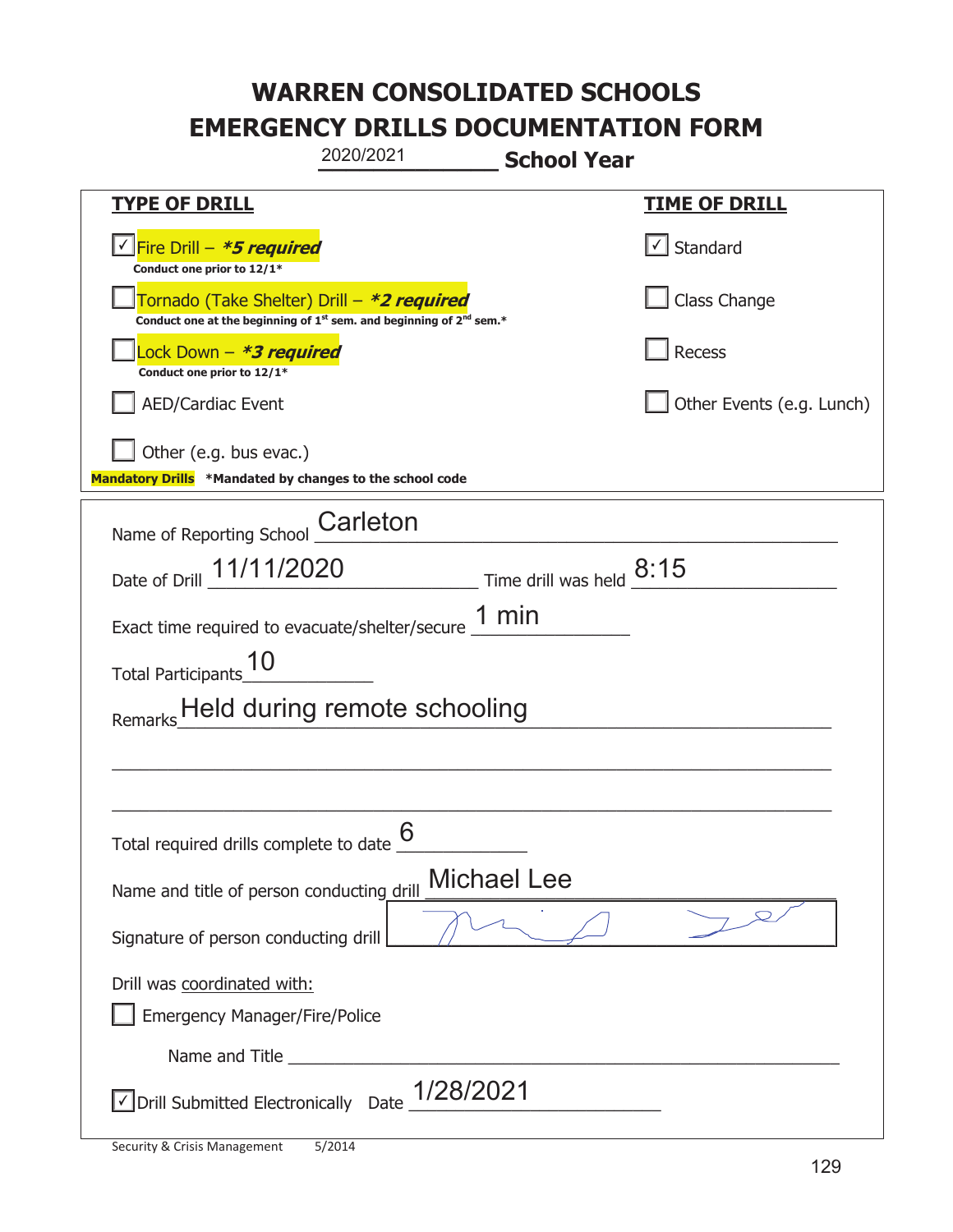|                                                                                    | 2020/2021                                                                                   | <b>School Year</b>         |                           |
|------------------------------------------------------------------------------------|---------------------------------------------------------------------------------------------|----------------------------|---------------------------|
| <b>TYPE OF DRILL</b>                                                               |                                                                                             |                            | <u>TIME OF DRILL</u>      |
| <u>√ Fire Drill – <b>*5 required</b></u><br>Conduct one prior to 12/1*             |                                                                                             |                            | Standard                  |
| Tornado (Take Shelter) Drill – *2 required                                         | Conduct one at the beginning of 1 <sup>st</sup> sem. and beginning of 2 <sup>nd</sup> sem.* |                            | Class Change              |
| Lock Down - *3 required<br>Conduct one prior to 12/1*                              |                                                                                             |                            | Recess                    |
| <b>AED/Cardiac Event</b>                                                           |                                                                                             |                            | Other Events (e.g. Lunch) |
| Other (e.g. bus evac.)<br>Mandatory Drills *Mandated by changes to the school code |                                                                                             |                            |                           |
| Name of Reporting School                                                           | Carleton                                                                                    |                            |                           |
| Date of Drill 10/13/2020                                                           |                                                                                             | Time drill was held $1:15$ |                           |
| Exact time required to evacuate/shelter/secure $\underline{1}$ min                 |                                                                                             |                            |                           |
| <b>Total Participants</b>                                                          |                                                                                             |                            |                           |
| Remarks                                                                            | Held during remote schedule                                                                 |                            |                           |
|                                                                                    |                                                                                             |                            |                           |
|                                                                                    |                                                                                             |                            |                           |
| Total required drills complete to date $\frac{0}{1}$                               | 5                                                                                           |                            |                           |
| Name and title of person conducting drill                                          |                                                                                             | <b>Michael Lee</b>         |                           |
| Signature of person conducting drill                                               |                                                                                             |                            |                           |
| Drill was coordinated with:<br><b>Emergency Manager/Fire/Police</b>                |                                                                                             |                            |                           |
| Name and Title _________                                                           |                                                                                             |                            |                           |
| √ Drill Submitted Electronically Date                                              | 1/28/2021                                                                                   |                            |                           |

t